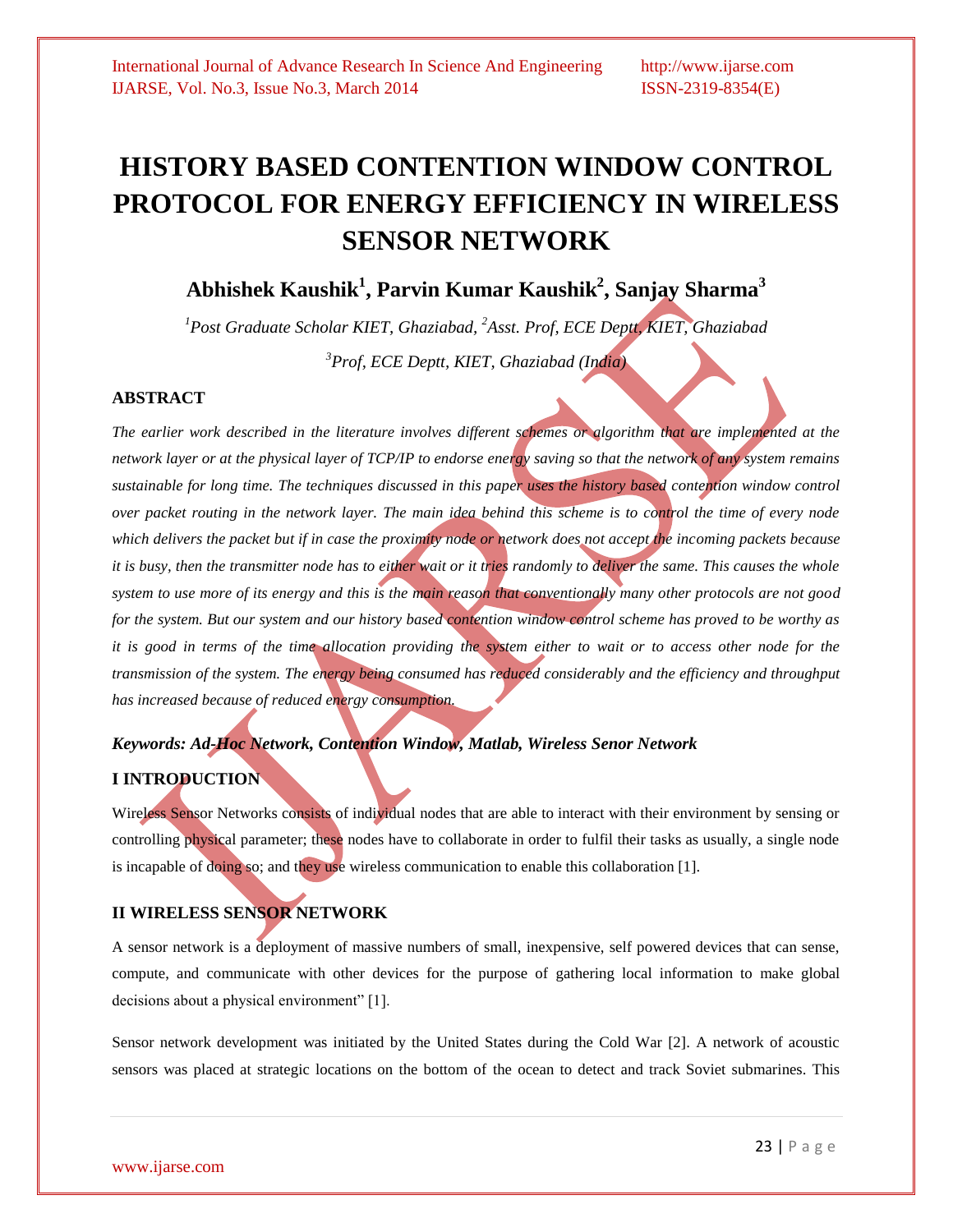system of acoustic sensors was called the Sound Surveillance System (SOSUS). Human operators played an important role in these systems.



#### **Figure. 2.1: Typical WSN**

The sensor network was wired network that did not have the energy bandwidth constraints of wireless system. Modern research on sensor networks started around 1980 with the Distributed Sensor Networks (DSN) program at the Defence Advanced Research Projects Agency (DARPA). These included acoustic sensors communication (a high-level protocols that link processes working on a common application in a resource-sharing network), processing techniques, algorithms (including self-location algorithms for sensors), and distributed software (dynamically modifiable distributed systems and languagedesign).Recent advances in computing and communication have caused a significant shift in sensor network research and brought it closer to achieving the original vision. Small and inexpensive sensors based upon micro-electro-mechanical system (MEMS) technology, wireless networking, and inexpensive low-power processors allow the deployment of wireless ad hoc networks for various applications. Thus, the program developed with new networking techniques is suitable for highly dynamic *ad hoc* environments.Wireless networks based upon IEEE 802.11 standards [9] can now provide bandwidth approaching those of wired networks. At the same time, the IEEE has noticed the low expense and high capabilities that sensor networks offer.The organization has defined the IEEE 802.15 standard [5] for personal area networks (PANs), with "personal networks" defined to have a radius of 5 to 10 m. Networks of short-range sensors are the ideal technology to be employed in PANs. Furthermore, increases in chip capacity and processor production capabilities have reduced the energy per bit requirement for both computing and communication. Sensing, computing, and communications can now be performed on a single chip,further reducing the cost and allowing deployment in ever-larger numbers.

#### **2.1 Wireless Sensor Network Model**

Unlike their ancestor ad-hoc networks, WSNs are resource limited, they are deployed densely, they are prone to failures, the number of nodes in WSNs is several orders higher than that of ad hoc networks, WSN network topology is constantly changing, WSNs use broadcast communication mediums and finally sensor nodes don't have a global identification tags [3]. The major components of a typical sensor network are:

*Sensor Field:* A sensor field can be considered as the area in which the nodes areplaced.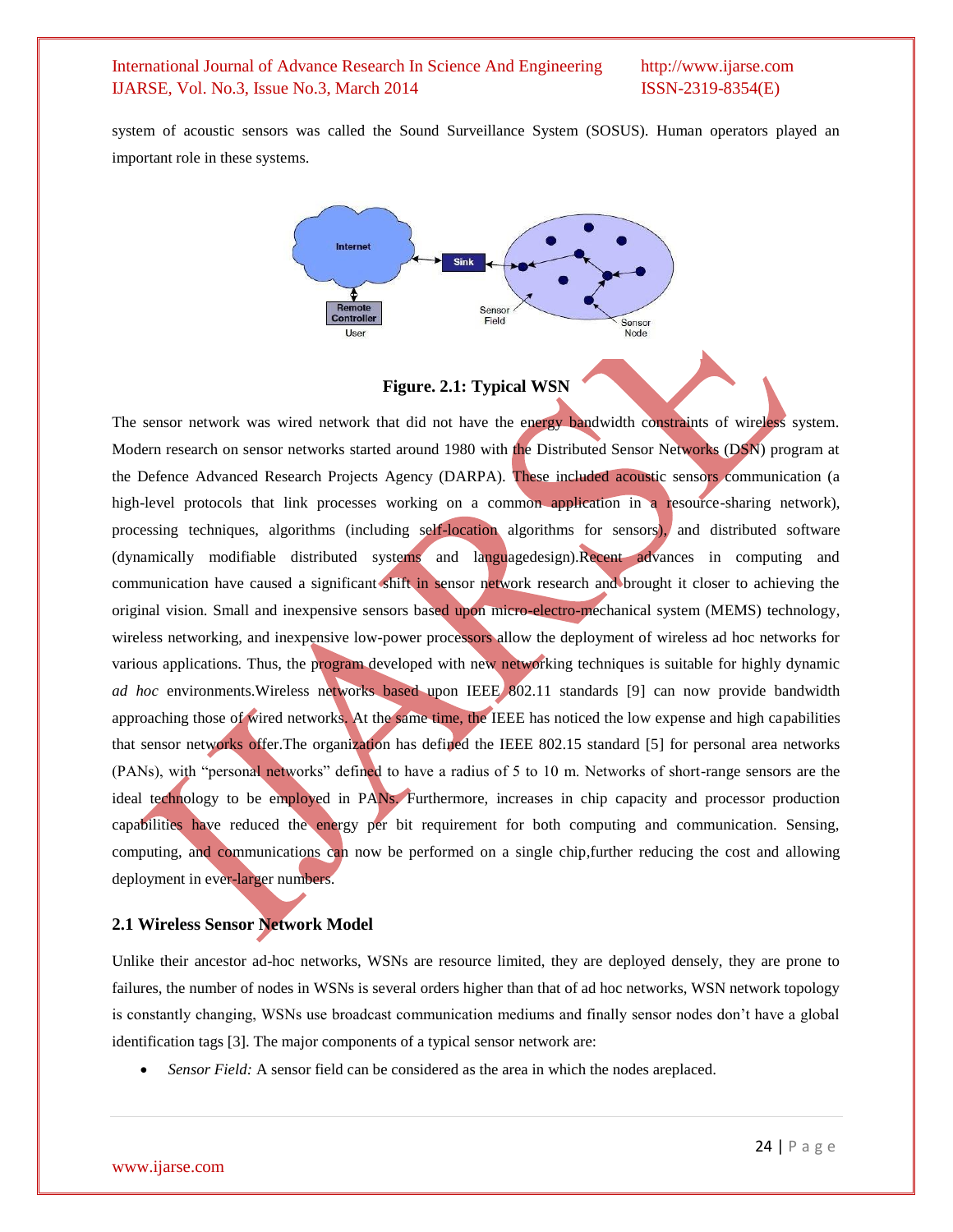- *Sensor Nodes:* Sensors nodes are the heart of the network. They are in charge ofcollecting data and routing this information back to a sink.
- *Sink:* A sink is a sensor node with the specific task of receiving, processing andstoring data from the other sensor nodes. They serve to reduce the total number ofmessages that need to be sent, hence reducing the overall energy requirements ofthe network. Sinks are also known as data aggregation points.
- *Task Manager:* The task manager also known as base station is a centralised point of control within the network, which extracts information from the network and disseminates control information back into the network. It also serves as a gateway to other networks, a powerful data processing and storage centre and an access point for a human interface. The base station is either a laptop or a work station.

Data is streamed to these workstations either via the internet, wireless channels, satellite etc. So, hundreds to several thousand nodes are deployed throughout a sensor field to create a wireless multi-hop network. Nodes can use wireless communication media such as infrared, radio, optical media or Bluetooth for their communications. The transmission range of the nodes varies according to the communication protocol is used.

#### **2.2 The Sensor Node**

A sensor is a small device that has a micro-sensor technology, low power signal processing, low power computation and a short-range communications capability. Sensor nodes are conventionally made up of four basic components as shown in Figure 2.2: a sensor, a processor, a radio transceiver and a power supply/battery [3].

Additional components may include Analog-to-Digital Convertor (ADC), location finding systems, mobilizers that are required to move the node in specific applications and power generators. The analog signals are measured by the sensors are digitized via an ADC and in turn fed into the processor. The processor and its associated memory commonly RAM is used to manage the procedures that make the sensor node carry out its assigned sensing and collaboration tasks.



**Figure. 2.2: General Architecture of A Sensor Node**

The radio transceiver connects the node with the network and serves as the communication medium of the node. Memories like EEPROM or flash are used to store the program code. The power supply/battery is the most important component of the sensor node because it implicitly determines the lifetime of the entire network. Due to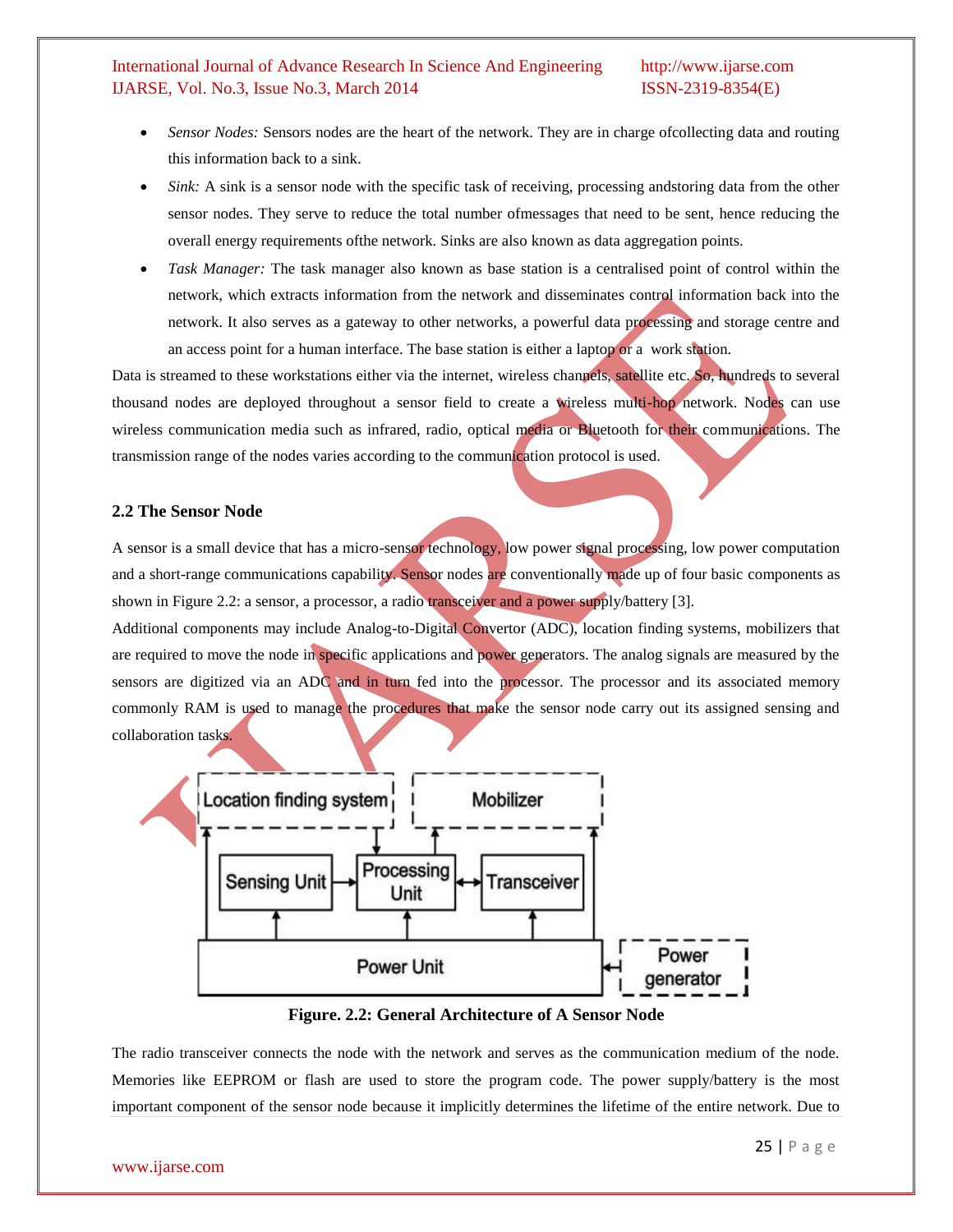size limitations of AA batteries or quartz, cells are used as the primary sources of power. To give an indication of the energy consumption involved, the average sensor node will expend approximately 4.8mA receiving a message, 12mA transmits a packet and 5μA sleeping [3]. In addition the CPU uses on average 5.5mA when in active mode.

#### **III PROBLEM IDENTIFICATION & ISSUES**

#### **3.1 Cellular and Ad Hoc Wireless Networks**

The current cellular networks are classified as the infrastructure dependent networks. The path setup between two nodes is completed through the base station. Ad hoc wireless networks are capable of operating without the support of any fixed infrastructure. The absence of any central control system makes the routing complex compared to cellular networks. The path setup between two nodes in ad hoc network is done through intermediate nodes. For the distributive system to work the mobile nodes of ad hoc network are needed to be more complex than that of cellular networks.

#### **3.2 Exposed Teminal problem**

In wireless networks, the exposed node problem occurs when a node is prevented from sending packets to other nodes due to a neighboring transmitter. Consider an example of 4 nodes labeled R1, S1, S2, and R2, where the two receivers are out of range of each other, yet the two transmitters in the middle are in range of each other. Here, if a transmission between S1 and R1 is taking place, node S2 is prevented from transmitting to R2 as it concludes after carrier sense that it will interfere with the transmission by its neighbor S1. However note that R2 could still receive the transmission of S2 without interference because it is out of range from S1 .



**Figure 3.1: Exposed Terminal Problem**

#### **3.2 Algorithm for RTS Threshold**

To set the RTS-Threshold dynamically, we need to observe the current distribution of packet size in the network. But for this, we need information from all the active nodes. This necessitates inter-layer communication (Routing-MAC layer). Let us denote Pi be the probability that a packet's size is less than or equal to  $S_i$ . Then, mathematically: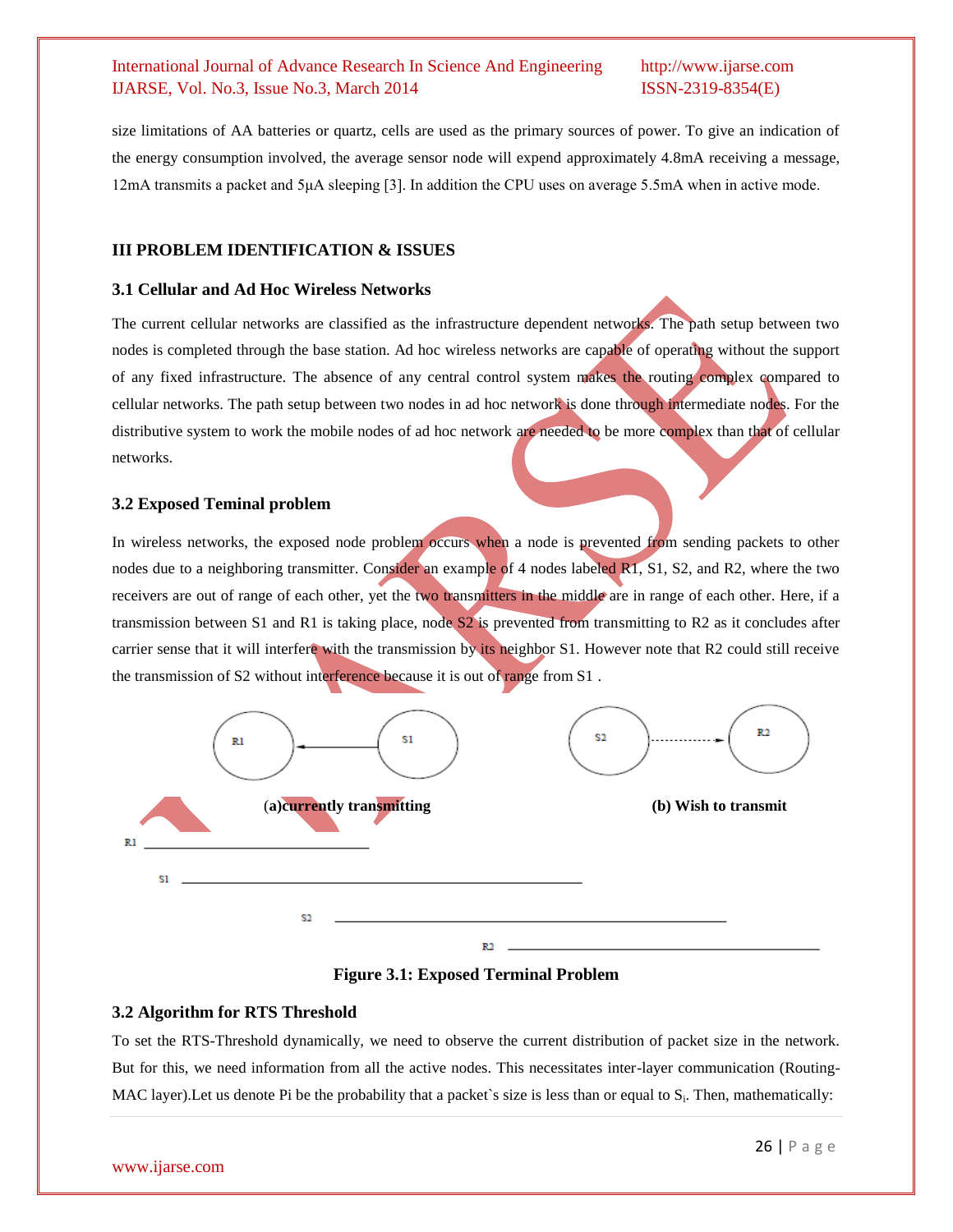$$
P_i = P_r\{S \le s_i\} = \left(\frac{\sum_{j=1}^i f_j}{\sum_{k=1}^n f_k}\right)
$$

Let,  $P_r$  is the greatest probability less then  $\eta$ ,  $P_s$  is the packet size at  $P_r$ ,  $C_r$  is the least probability greater then  $\eta$ , and Cs is the packet size at C<sup>r</sup> . Using linear interpolation the traffic observer calculates the current RTS-Threshold using the equation below

$$
RT_{current} = \left[ P_s + \frac{(\eta - P_r) * (C_s - P_s)}{(C_r - P_r)} \right]
$$

The average RTS-Threshold is updated as

$$
RT_{average} = \left[\alpha * RT_{previous} + (1 - \alpha) * RT_{current}\right]
$$

where,  $RT_{preview}$  previous RTS-Threshold and controls the relative weight of recent andpast history of RTS-Threshold calculation. The value of  $\alpha$  lies between 0 to 1.

#### **IV MATERIALS AND METHODS**

We propose a novel backoff mechanism, in which the history of packet lost is taken into account for Contention Window size optimization. The packet lost involves packet collision and channel error.In this study, we utilize two parameters x and y, that are used to update CW value. We check the channel and if the packet lost rate is increased because of channel error or collision, we increase the CW size for decreasing the packet lost and when the packet lost rate of the channel is decreased we decrease the CW size slowly for increasing the throughput. The CS (Channel State) is three elements array that is updated upon each transmission trial, i.e. each time the station transmits the packet successfully and receives the acknowledgement (ACK for data and CTS for RTS packets) or when the packet becomes collide because of channel error or collision. When we store the new channel state, the oldest channel state in the CS array is removed and the remaining stored states are shifted to the left.

#### **V SIMULATION AND RESULTS**

The first section calculates the different network data by using some data nodes transmission time acknowledgement packets, transmitted packets and many other requirements. The second section discusses the same using a GUI built in MATLAB R 2010a version which tries to bring upon user and programming interface in a lucid fashion.

- Three types of simulation schemes have been preferred over the entire network.
- There is one channel model AWGN used in the simulations.
- The different outputs of the simulation are: estimate of successful, acknowledged and failed packets.

The table 5.1 describes the work of two different authors and there comparison with the work done in the thesis. The major techniques used in the present work are related to DIFS, SIFS, RTS/CTS and History based contention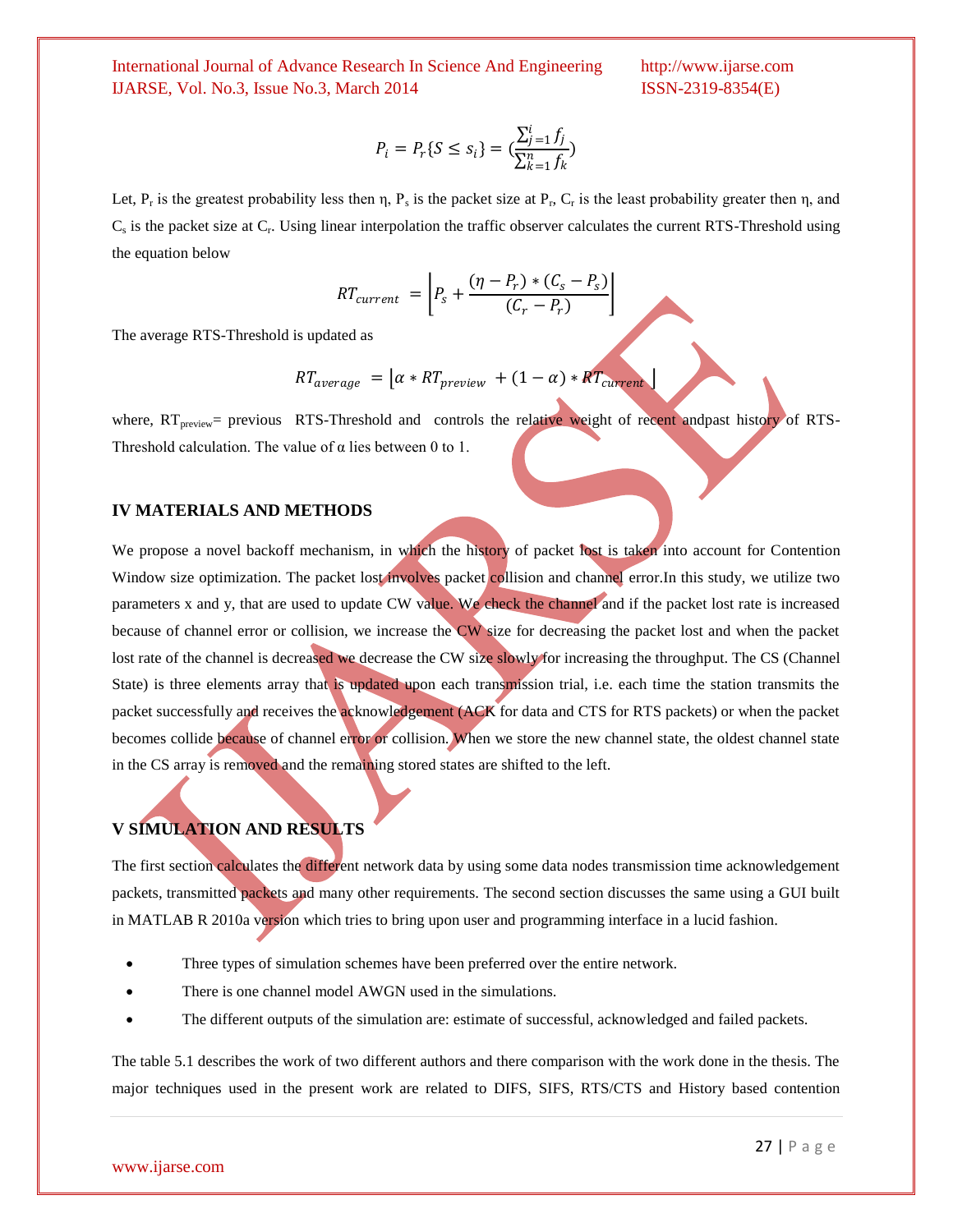window. The work done by the authors are referenced and their respective results are also discussed. The thesis strives to give better results by using iterative clipping and filtering techniques, which is a low cost better performing technique when compared on the cumulative distribution function. In the work proposed History based contention window tends to give good results, which is required.

| <b>Parameter</b>                               | Work done by | Thesis work |
|------------------------------------------------|--------------|-------------|
|                                                | Ali Balador  |             |
| <b>Number of stations</b>                      | 50           | 10,15,30    |
| <b>Simulation time</b>                         | 600          | 2,0.2,0.4   |
| <b>Frame Size</b>                              | 512          | 200,80,20   |
| <b>Channel</b>                                 | AWGN         | AWGN        |
| Scale for random 0-20<br><b>Time</b><br>motion |              | $0-10$      |
| Range of each station                          | 250          | 6,10,6      |

#### **Table 5.1: Simulation Parameters**

#### **5.1 GUI Interface**

An interesting interface in MATLAB was developed using MATLAB GUIDE to understand the imperative functioning of the whole algorithm. It is strongly recommended that using GUIDE in MATLAB for such developments helps us to bring change in the overall system.

|  | <b>Number of Station</b> |  |
|--|--------------------------|--|
|  | <b>Simulation Time</b>   |  |
|  | <b>Frame Size</b>        |  |
|  | <b>Motion Scale</b>      |  |
|  | Range                    |  |
|  | Run                      |  |

#### **Figure. 1.3: GUI Interface**

The report intents to bring upon the subject of energy utilisation using different schemes out of which the thesis provides a step by step approach towards the development of the entire model over the same subject. The initial step was to design those pre requisites inputs which are towards the progress of the model. There is small figure which express the development of the input section phase.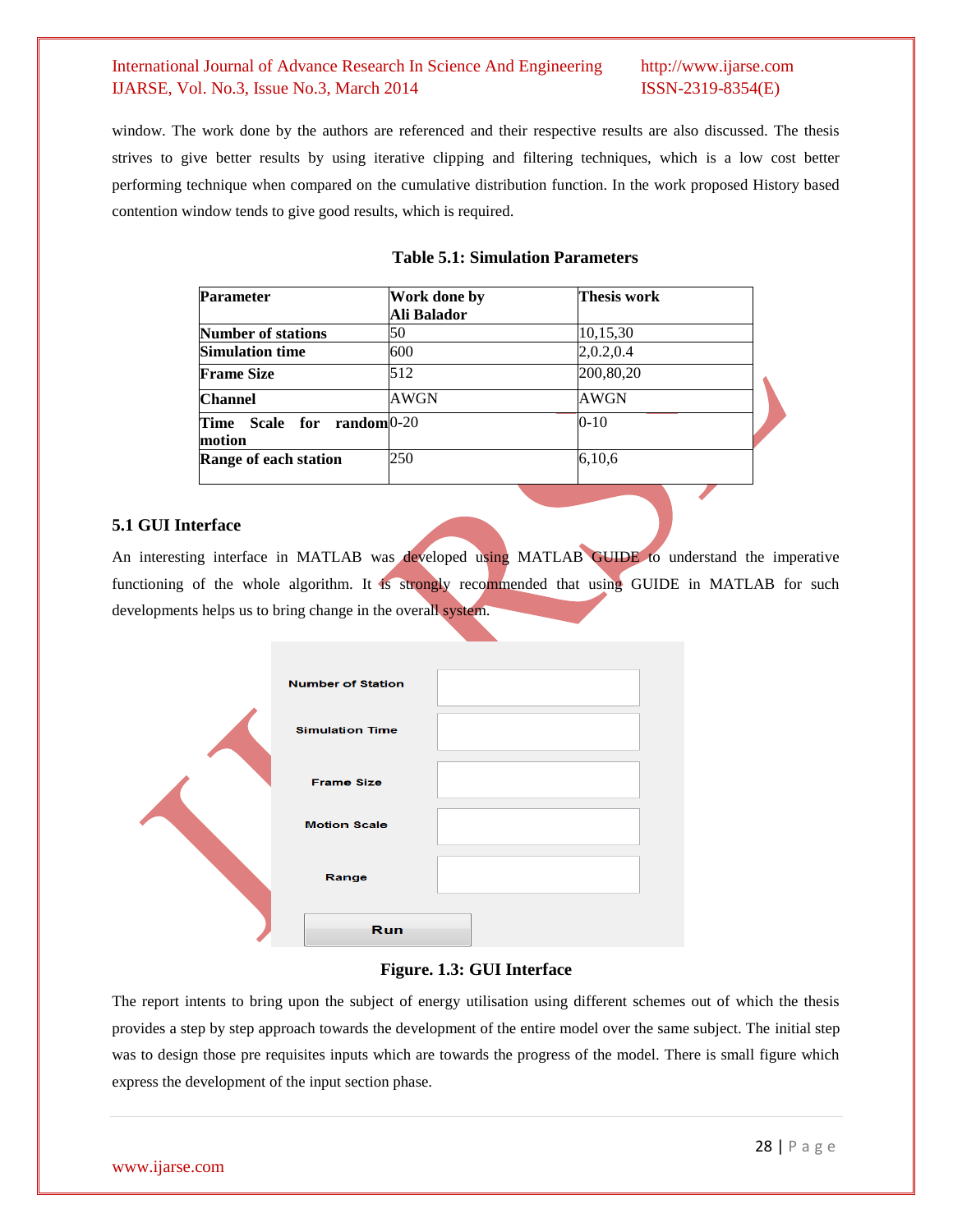Next is the section in wholesome which has different outputs produced as the part of the thesis. The overall section of output is again shown as a figure in the report.

| <b>Estimated Simulation time</b>   |  |
|------------------------------------|--|
| <b>Total Transmission</b>          |  |
| <b>Successful Transmission</b>     |  |
| <b>Total Collisions</b>            |  |
| <b>Unreachable Packets</b>         |  |
| <b>Total Acknowledgement</b>       |  |
| <b>Successful Acknowledgement</b>  |  |
| <b>Acknowledged Collision</b>      |  |
| <b>Unreachable Acknowledgement</b> |  |
| <b>Efficiency</b>                  |  |

### **Figure. 1.4: GUI Interface**

The final development of the guide includes the different figures clubbed all together to enhance the feature of the complete system.

|                                          | Energy efficient based routing protocol in wireless sensor network |
|------------------------------------------|--------------------------------------------------------------------|
|                                          | <b>Estimated Simulation time</b>                                   |
| <b>Number of Station</b>                 | <b>Total Transmission</b>                                          |
| <b>Simulation Time</b>                   | <b>Successful Transmission</b>                                     |
|                                          | <b>Total Collisions</b>                                            |
| <b>Frame Size</b><br><b>Motion Scale</b> | <b>Unreachable Packets</b>                                         |
|                                          | <b>Total Acknowledgement</b>                                       |
|                                          | <b>Successful Acknowledgement</b>                                  |
| Range                                    | <b>Acknowledged Collision</b>                                      |
|                                          | Unreachable Acknowledgement                                        |
|                                          | <b>Efficiency</b>                                                  |
| <b>Run</b>                               |                                                                    |

#### **Figure. 1.5: Overall GUI Interface**

It has tried to give better outputs over the same simulation by using DCF scheme and projecting using HBCWC as the proposed matter. Later in the section another important task is to consider the final results which the thesis has tried to showcase. The results are discussed for different users, simulation time and many other parameters given in the Table No 1.2. The important parameter which has the frame size for the base is 512 packets and 200, 80, 20 packets. The channel assumed is white Gaussian noise for random time packets between 0- 20.